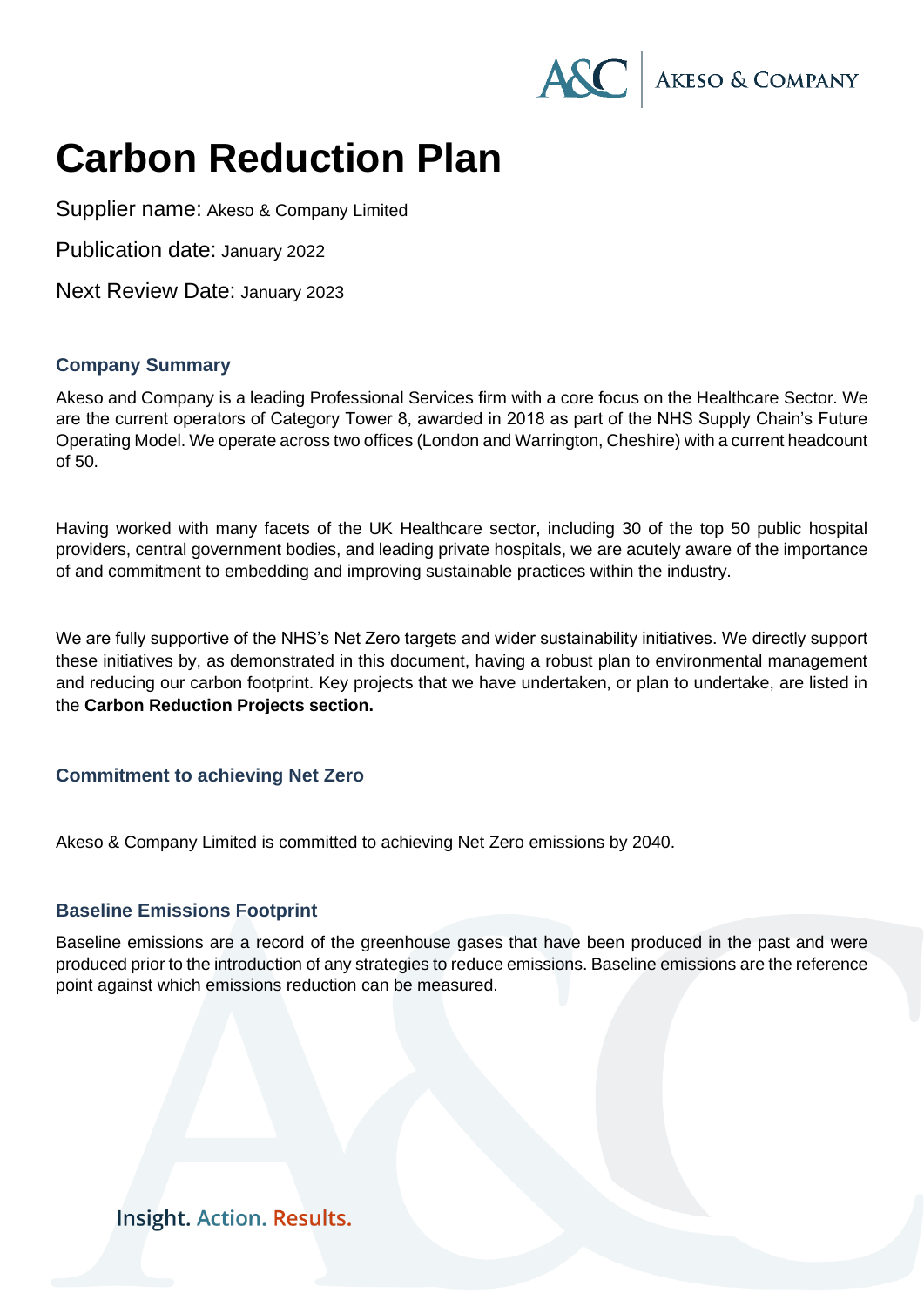

| <b>Baseline Year: 2019</b>                 |                            |  |
|--------------------------------------------|----------------------------|--|
| Baseline year emissions: 2019 (Jan to Dec) |                            |  |
| <b>EMISSIONS</b>                           | TOTAL (tCO <sub>2</sub> e) |  |
| Scope 1                                    | 0.0                        |  |
| Scope 2                                    | 0.61                       |  |
| Scope 3<br>(Included Sources)              | 115.85                     |  |
| <b>Total Emissions</b>                     | 116.46                     |  |

| Reporting Year: 2020 (Jan to Dec) |                            |  |
|-----------------------------------|----------------------------|--|
| <b>EMISSIONS</b>                  | TOTAL (tCO <sub>2</sub> e) |  |
|                                   |                            |  |
| Scope 1                           | 0.0                        |  |
| Scope 2                           | 0.41                       |  |
| Scope 3<br>(Included Sources)     | 90.31                      |  |
| <b>Total Emissions</b>            | 90.72                      |  |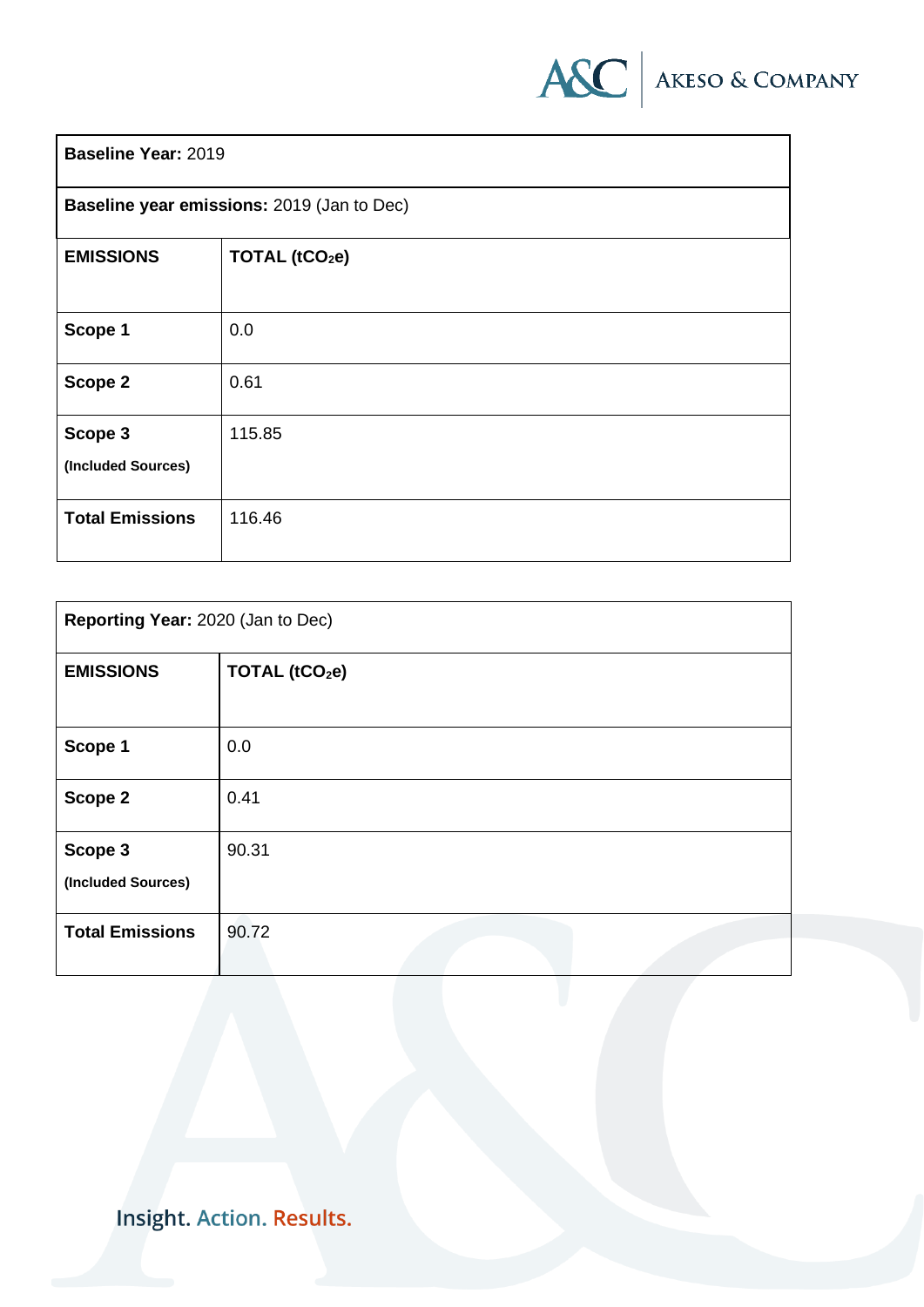

## **Current Emissions Reporting**

| Reporting Year: 2021 (Jan to Dec) |                            |  |
|-----------------------------------|----------------------------|--|
| <b>EMISSIONS</b>                  | TOTAL (tCO <sub>2</sub> e) |  |
| Scope 1                           | 0.0                        |  |
| Scope 2                           | 0.2                        |  |
| Scope 3<br>(Included Sources)     | 85.17                      |  |
| <b>Total Emissions</b>            | 85.37                      |  |

## **Emissions reduction targets**

In order to continue our progress to achieving Net Zero, we have adopted the following carbon reduction targets.

We project that carbon emissions will decrease over the next five years to 77.11 tCO2e by 2025. This is a reduction of 33%

Progress against these targets can be seen in the graph below:

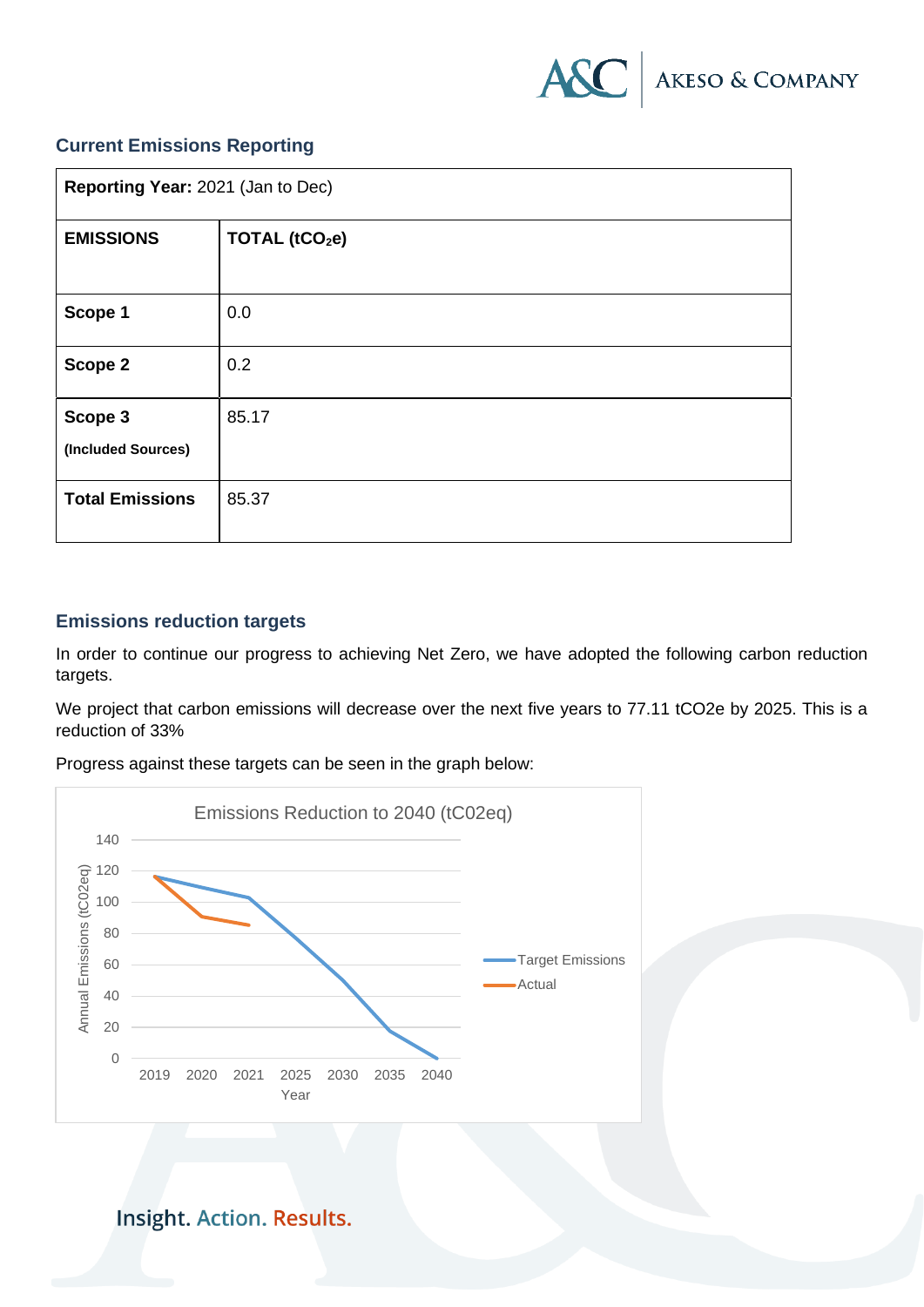

# **Carbon Reduction Projects**

#### **Completed Carbon Reduction Initiatives**

The following environmental management measures and projects have been completed or implemented since the 2019 baseline. The carbon emission reduction achieved by these schemes equate to 31.09 tCO<sub>2</sub>e, a 27% reduction against the 2019 baseline, and 6% against the last reporting year (2020), and the measures will be in effect when performing the contract.

In the context of the significant reduction in carbon emissions from baseline year (2019) to the last full reporting year (2021) it is worth reflecting on the impact on the Covid-19 pandemic has had on Akeso and Company emissions. Lockdowns have made dramatic changes to, in particular, travel patterns and have had a direct impact on emissions.

As demonstrated by a number of the initiatives detailed below, the pandemic acted as an opportunity for Akeso and Company to accelerate sustainable and carbon reducing policies whilst not impacting overall work and productivity.

As a growing company, Akeso and Company faces the challenge of expanding its operations whilst continuing to reduce emissions.

#### **Changes to Travel Policy:**

Previously our biggest source of emissions was single-occupant car use to client meetings. We have subsequently implemented a travel policy to promote:

- Travelling only when necessary and encouraging use of digital meeting software
- Where travelling is required, to use, where practical, public transport, multi-occupancy vehicles or other low-emissions alternatives to single-occupant car use
- Work-from-home flexibility for staff to reduce commuting emissions

Since the introduction of the policy change, we have significantly reduced our single-occupant car use with c.95% of meetings, within the Consulting and Data Science service lines, where attendance in person is necessary being conducted by public transport.

#### **Internal Recycling / Waste Reduction Initiatives:**

We have embedded the following sustainable practices related to recycling:

- We promote a "Paperless office" by encouraging staff to only print where absolutely necessary
- We purchase recycled paper for when printing is required
- We discourage single-use plastic / paper through provision of reusable bottles and cups to staff
- We educate staff on recycling through posters and other available information

#### **Energy Efficiency Initiatives:**

Since baselining emissions occurred in 2019, the London team have moved office. Greater energy-efficiency standards were a key consideration during office identification.